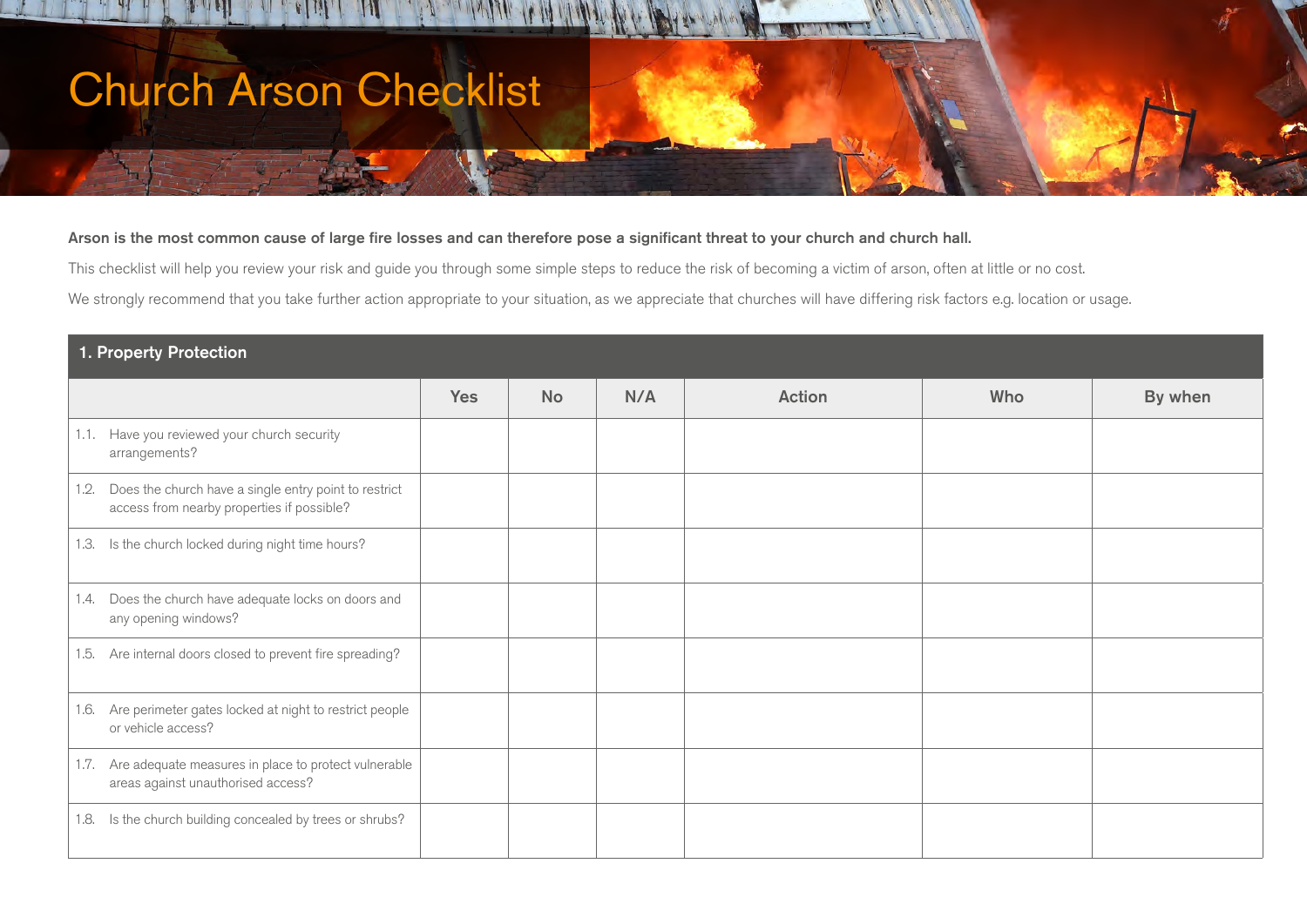| 1. Property Protection                                                                                                                                                                                                                          |            |           |     |               |     |         |  |
|-------------------------------------------------------------------------------------------------------------------------------------------------------------------------------------------------------------------------------------------------|------------|-----------|-----|---------------|-----|---------|--|
|                                                                                                                                                                                                                                                 | <b>Yes</b> | <b>No</b> | N/A | <b>Action</b> | Who | By when |  |
| 1.9. If you have a church hall is it locked when not in<br>use?                                                                                                                                                                                 |            |           |     |               |     |         |  |
| 1.10. Have you considered installing the following<br>protections to deter criminals?<br>" Automatic fire and/or intruder alarm or CCTV<br>system with remote signalling to a receiving centre<br>• Security lighting                           |            |           |     |               |     |         |  |
| 2. People Involvement                                                                                                                                                                                                                           |            |           |     |               |     |         |  |
| 2.1. Have you asked neighbours next to the church to be<br>vigilant and report any suspicious activity to you and<br>the police?                                                                                                                |            |           |     |               |     |         |  |
| If the church is left open during the day do you<br>2.2.<br>encourage church members or the wider community<br>to make unprompted checks during their daily<br>routine? For example dog walking, school run,<br>shopping, jogging, and cycling. |            |           |     |               |     |         |  |
| 2.3. Is it possible to arrange a rota of church sitters?                                                                                                                                                                                        |            |           |     |               |     |         |  |
| 3. Housekeeping                                                                                                                                                                                                                                 |            |           |     |               |     |         |  |
| 3.1. Is rubbish and/or combustible waste allowed to<br>accumulate inside or outside the church?                                                                                                                                                 |            |           |     |               |     |         |  |
| 3.2. Are candles and matches locked away?                                                                                                                                                                                                       |            |           |     |               |     |         |  |
| 3.3. Is petrol stored in the church? As fuel for a lawn<br>mower, for example.                                                                                                                                                                  |            |           |     |               |     |         |  |
| 3.4. Are bales of hay or straw stored in a secure area, or<br>removed from the church?                                                                                                                                                          |            |           |     |               |     |         |  |
| 3.5. Is the boiler house locked with no combustible items<br>or waste stored in this area?                                                                                                                                                      |            |           |     |               |     |         |  |